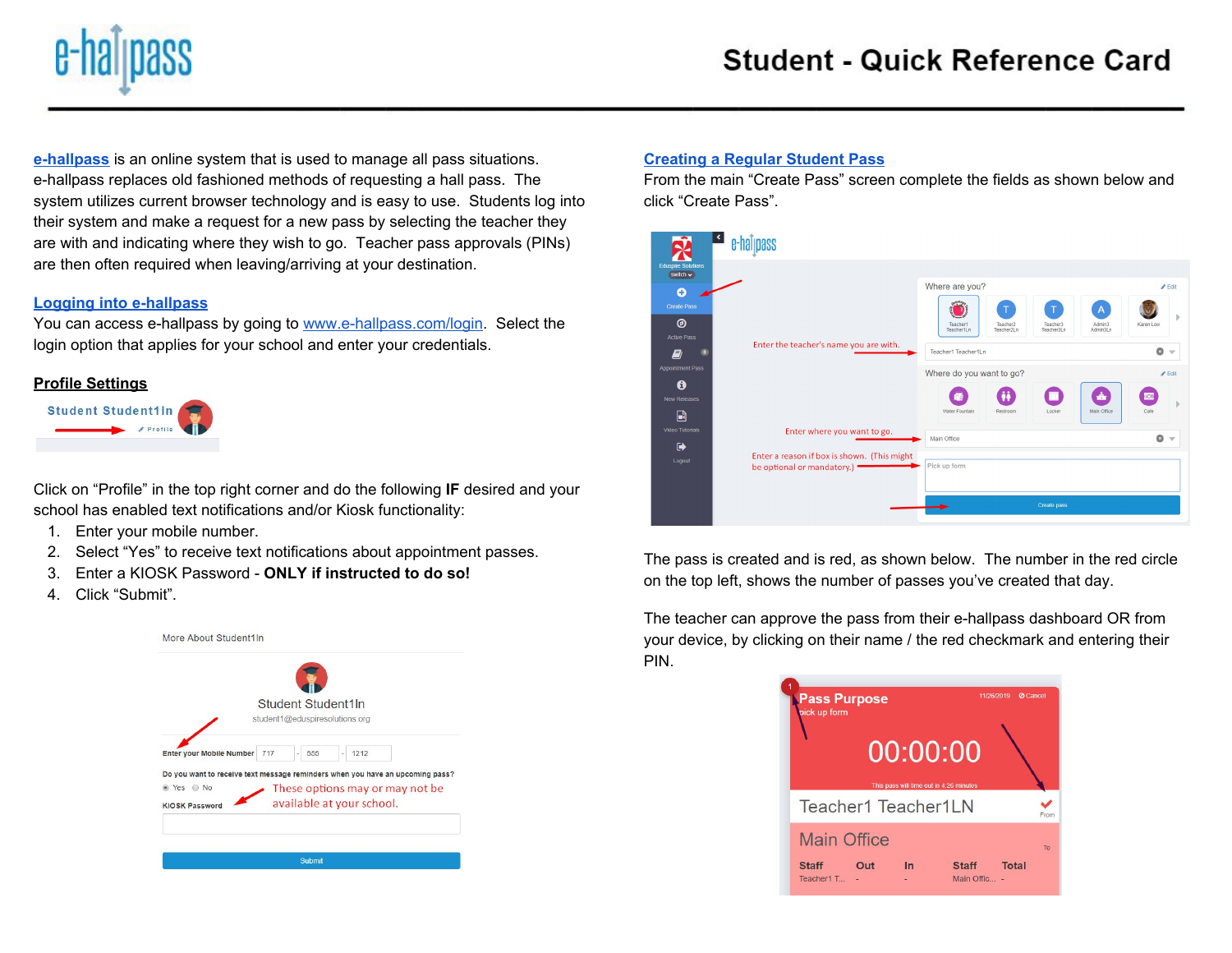

Once approved, the pass will turn green, as shown below.



Teachers or staff members at your destination location have the same option to approve/PIN your pass from their e-hallpass dashboard or from your device.

### **[AutoPass](https://youtu.be/NHs4duxPRPY) Overview**

AutoPass is a feature that some schools/teachers may choose to use for passes to certain locations. When enabled, this allows you, the student, to start and stop your pass as you leave and return to the classroom. Please follow the rules at your school for leaving the classroom when using AutoPass.

When creating a pass, if AutoPass is enabled for the selected destination, you will see a "play" or "START" button on your red pass screen, as shown below.



Simply click the "START" button when leaving the room. This will activate your pass and turn it green in the system, as shown below. Upon returning to the classroom, click the "STOP" button to end the pass.

| 12/11/2019<br><b>STOP</b><br>00:00:06                            |    |                          |              |      |  |  |  |  |  |  |
|------------------------------------------------------------------|----|--------------------------|--------------|------|--|--|--|--|--|--|
| Restroom                                                         |    |                          |              | From |  |  |  |  |  |  |
| Mr. Teacher1 Teacher1LN                                          |    |                          |              |      |  |  |  |  |  |  |
| <b>Staff</b><br>Out<br>Mr. Teache<br>11:08<br><b>O Auto Pass</b> | In | <b>Staff</b><br>Restroom | <b>Total</b> |      |  |  |  |  |  |  |

# **Other e-hallpass Functions**

- 1. **Auto [Check-in](https://youtu.be/wzfKetpbeDg) PIN** Optional functionality that may be used by a specific office/location allowing you to enter a pin/password on the pass to say you have arrived.
- 2. **[Receiving](https://youtu.be/5fSuAPX-gMk) a Proxy Pass** A Proxy Pass is when a teacher creates a pass for the student.
- 3. **Pass Limit and Pass [Blocking](https://youtu.be/eS2W9vFg2WE)** An Admin may set up a pass limit to limit the number of passes you can create in a specified time period. Admins can also 'block' any pass creations for designated periods of time.
- 4. **[Receiving](https://youtu.be/o9ORSDjgF0I) an Out of Office** (from a [Teacher\)](https://youtu.be/o9ORSDjgF0I) Teachers may turn on their "Out of Office" in the system, which means you will not be able to create a pass to that teacher while they are out.
- 5. **[Kiosk](https://youtu.be/eFthHd6-FDk) Mode** [\(Regular](https://youtu.be/eFthHd6-FDk) Pass) Kiosk Mode is a form of 'self-service' for students to create passes at a shared device. Follow your school's guidelines IF this is being utilized.
- 6. **[Kiosk](https://youtu.be/y85vAbamhbw) Mode** [\(AutoPass\)](https://youtu.be/y85vAbamhbw) Please see above Kiosk and AutoPass information.
- 7. **Student Mobile App** There is an Android/iOS e-hallpass app available **for students** to use, if permitted at your school.